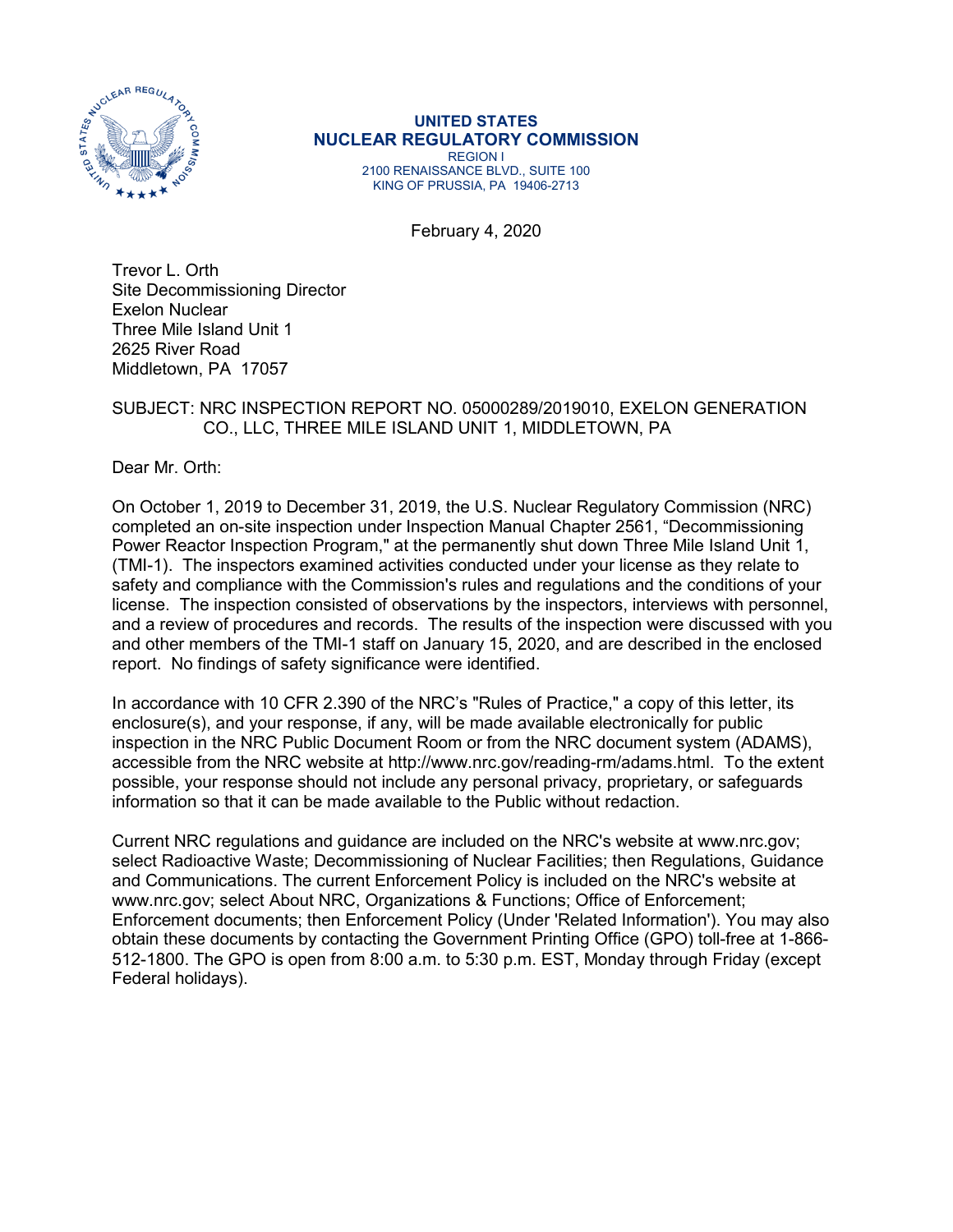No reply to this letter is required. Please contact Steve Hammann, at 610-337-5399, if you have any questions regarding this matter.

Sincerely,

# */RA/*

Anthony M. Dimitriadis, Chief Decommissioning, ISFSI, and Reactor HP Branch Division of Nuclear Materials Safety

Docket No.: 05000289 License No.: DPR-50

Enclosure: Inspection Report 05000289/2019010

cc w/ encl: Distribution via ListServ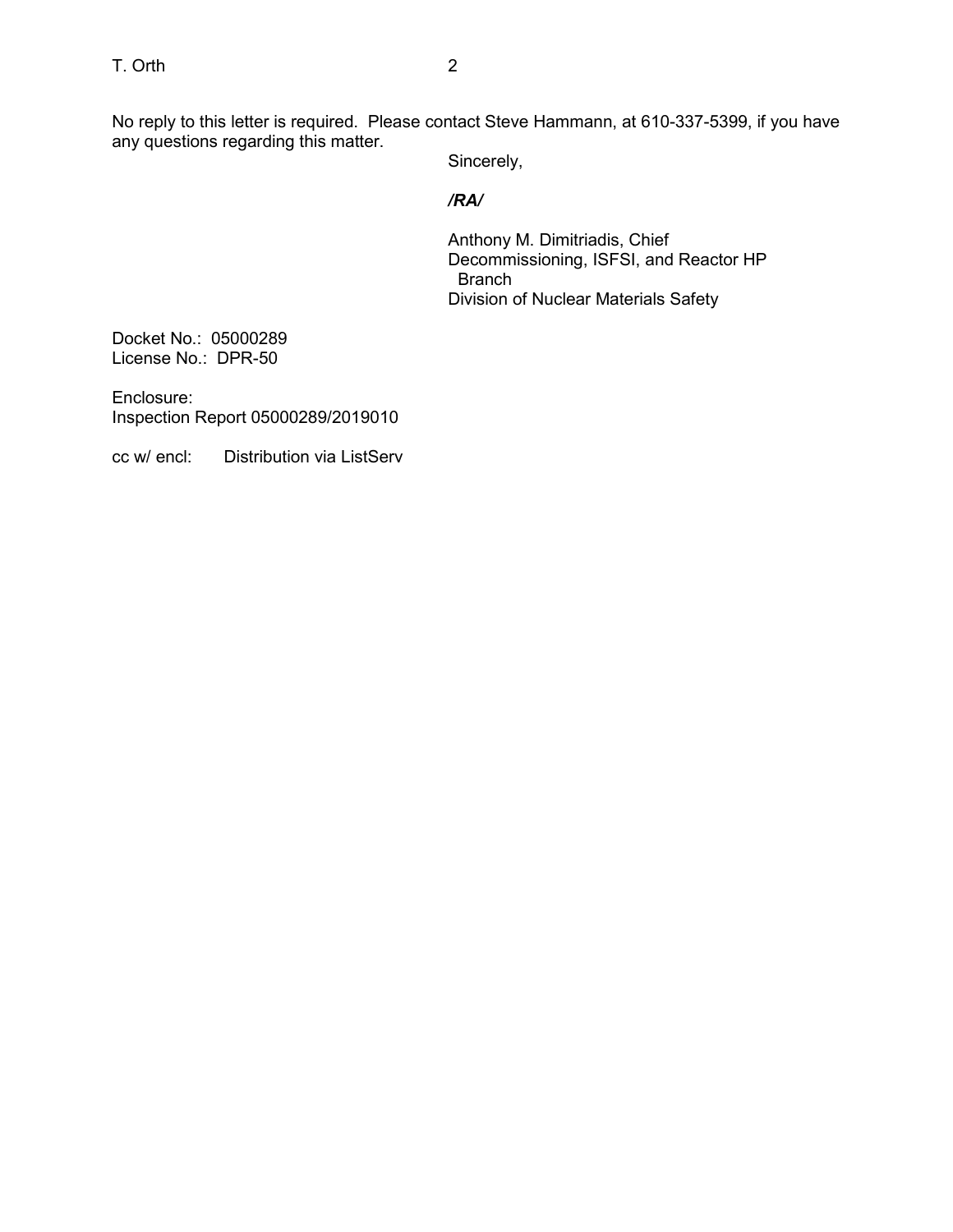NRC INSPECTION REPORT NO. 05000289/2019010, EXELON GENERATION CO., LLC THREE MILE ISLAND UNIT 1, MIDDLETOWN, PENNSYLVANIA DATED February 4, 2020.

DOCUMENT NAME: G:\WordDocs\Current\Insp Letter\LDPR-50.2019010.docx SUNSI Review Complete: SHammann

After declaring this document AAn Official Agency Record it **will** be released to the Public.

To receive a copy of this document, indicate in the box: C = Copy w/o attach/encl = Copy w/<br>attach/encl N = No copy attach/encl  $N = No copy$ 

| <b>IOFFICE</b>      | DRP/RI             | DNMS/RI         |  |  |  |
|---------------------|--------------------|-----------------|--|--|--|
| <b>NAME</b>         | ZHollcraft/sth for | ADimitriadis/ad |  |  |  |
| $\blacksquare$ DATE | 1/29/20            | 2/4/20          |  |  |  |

OFFICIAL RECORD COPY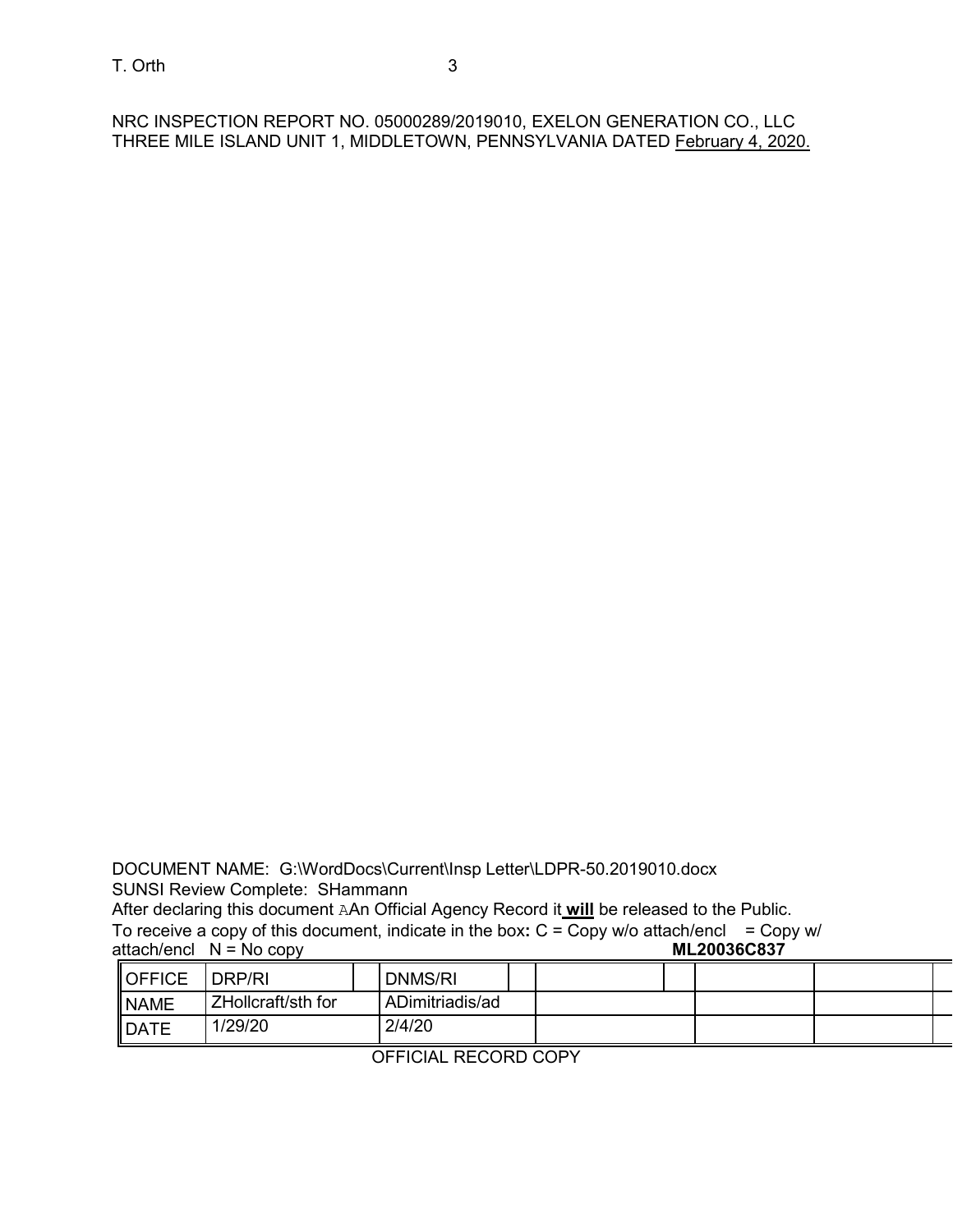# U.S. NUCLEAR REGULATORY COMMISSION Region 1

# Inspection Report

| Inspection No.           | 05000289/2019010                                                                                                                            |  |  |
|--------------------------|---------------------------------------------------------------------------------------------------------------------------------------------|--|--|
| Docket Number(s):        | 05000289                                                                                                                                    |  |  |
| License Number(s):       | <b>DPR-50</b>                                                                                                                               |  |  |
| Licensee:                | Exelon Generation Co., LLC (Exelon)                                                                                                         |  |  |
| Facility:                | Three Mile Island, Unit 1 (TMI-1)                                                                                                           |  |  |
| Location:                | Middletown, PA 17057                                                                                                                        |  |  |
| <b>Inspection Dates:</b> | October 01, 2019 to December 31, 2019                                                                                                       |  |  |
| Inspectors:              | Zack Hollcraft, Senior Resident Inspector<br>Project Branch 5<br>Division of Reactor Projects, Region 1                                     |  |  |
|                          | Stephen Hammann, Senior Health Physicist<br>Decommissioning, ISFSI, and Reactor HP Branch<br>Division of Nuclear Materials Safety, Region I |  |  |
| Approved By:             | Anthony Dimitriadis, Chief<br>Decommissioning, ISFSI, and Reactor HP Branch<br>Division of Nuclear Materials Safety, Region I               |  |  |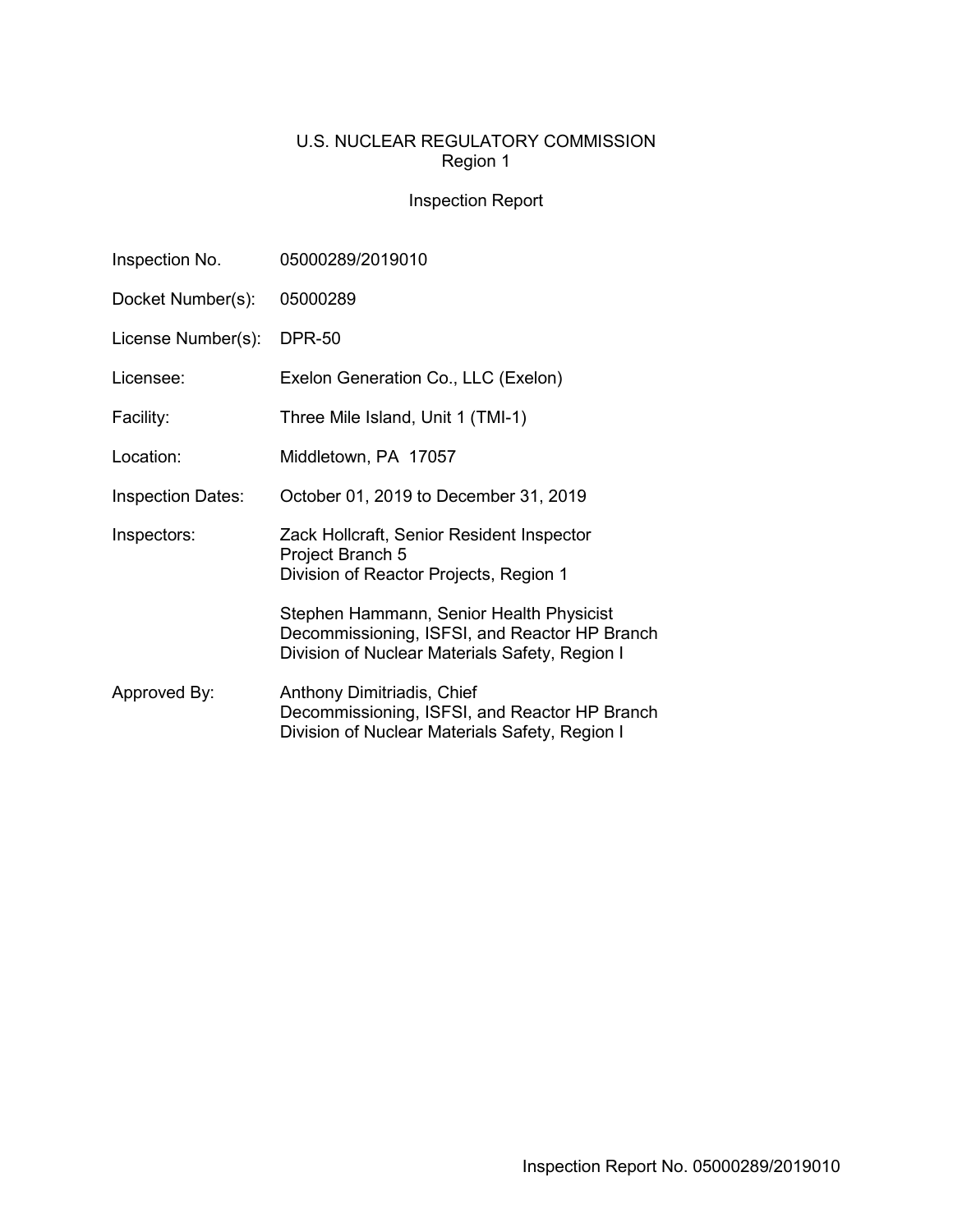#### **EXECUTIVE SUMMARY**

#### Exelon Generation Co., LLC Three Mile Island Unit 1 NRC Inspection Report No. 05000289/2019010

An announced TMI-1 decommissioning on-site inspection was performed October 1, 2019 to December 31, 2019. The inspection included a review of organization and management oversight, corrective action program (CAP), spent fuel pool (SFP) safety, and maintenance and surveillance. The inspection consisted of observations by the inspectors, interviews with site personnel, a review of procedures and records, and plant walk-downs. The NRC's program for overseeing the safe operation of a shut-down nuclear power reactor is described in Inspection Manual Chapter (IMC) 2561, "Decommissioning Power Reactor Inspection Program."

Based on the results of this inspection, no findings of safety significance were identified.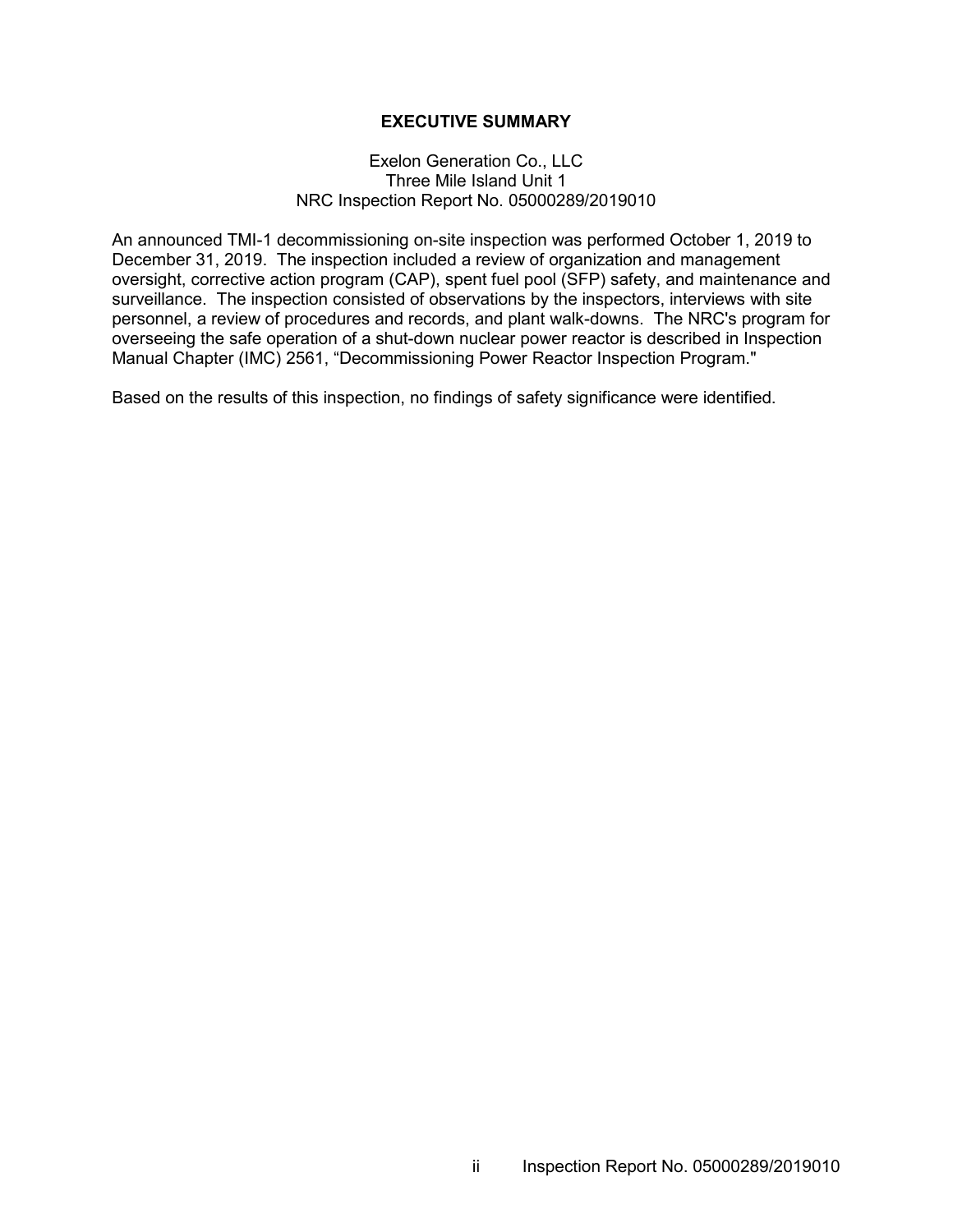#### **1.0 Background**

On September 26, 2019, Exelon sent a letter [Agency Documentation and Management System (ADAMS) Accession Number ML19269E480] to the NRC certifying the permanent cessation of activities and certifying that the fuel had been permanently removed from the reactor. This met the requirements of 10 Code of Federal Regulations  $(CFR)$  50.82(a)(1)(i) and 50.82(a)(1)(ii). TMI-1 is currently in the Post-Operation Transition phase of decommissioning as described in IMC 2561.

#### **2.0 Post-Operation Transition Performance and Status Review**

#### a. Inspection Scope [Inspection Procedures (IPs) 36801, 40801, 60801, 62801]

The inspectors conducted document reviews, attended management and personnel meetings, and interviewed plant personnel to determine if regulatory requirements were properly implemented with respect to the site organization, staffing and staff qualifications, including certified fuel handler (CFH) and employee training programs. The inspectors reviewed procedures and processes to evaluate Exelon's ability to resolve employee safety concerns, disseminate safety information and effectively resolve identified problems. The inspectors reviewed Exelon's decommissioning activities to determine if they were performed in a manner consistent with the Post Shutdown Decommissioning Activities Report (PSDAR). The inspectors also reviewed aspects of the dry fuel storage project and its progress.

The inspectors reviewed documents and interviewed TMI-1 personnel to determine if Exelon performed audits and self-assessments, and ensured issues were identified and corrected in accordance with the site's CAP. The inspectors reviewed a representative selection of CAP documents to determine if a sufficiently low threshold for problem identification existed, if follow-up evaluations were of sufficient quality, and if Exelon assigned timely and appropriate prioritization for issue resolution commensurate with the significance of the issue.

The inspectors reviewed Exelon's programs for the safe wet storage of spent fuel. The inspectors performed a walk-down of the SFP and associated support systems to assess material condition, configuration control, and system operation. The inspectors toured the control room and interviewed CFHs to verify SFP system instrumentation and alarms, and leakage detection monitoring was adequate to assure the safe storage of spent fuel. The inspectors interviewed employees and reviewed logs in order to verify SFP chemistry parameters were within the limits of Exelon's license commitments.

The inspectors performed walkdowns of key safety systems, structures and components (SSCs) important to the defueled condition of the plant. During the walk-downs, the inspectors evaluated housekeeping and the material condition of the SSCs and assessed area radiological conditions and radiological access controls, including posting and labeling. The inspectors also met with TMI-1 supervisors and discussed staffing levels and the current maintenance workload. The inspectors reviewed the backlog of maintenance work to assess the age and prioritization of the items.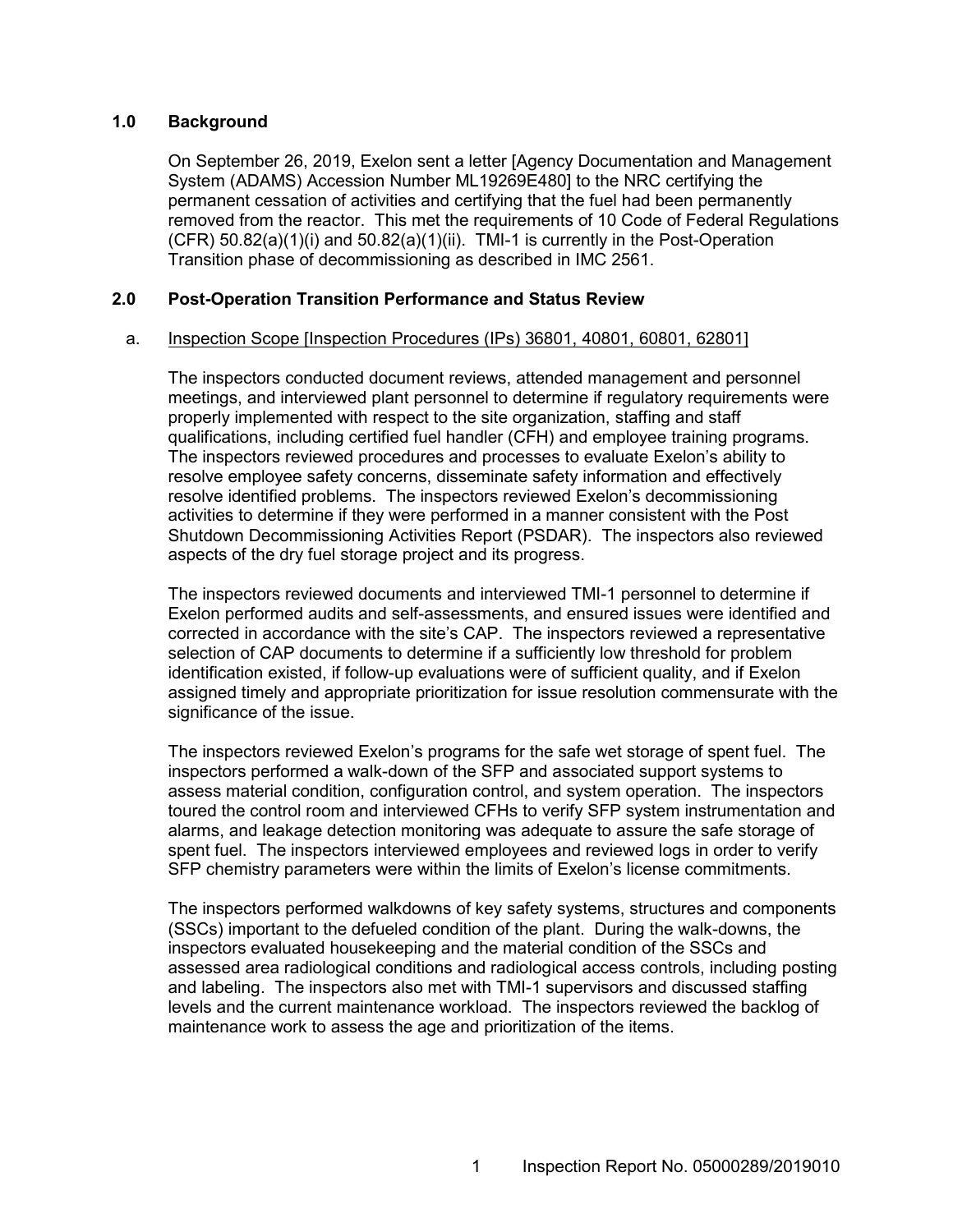#### b. Observations and Findings

The inspectors verified that management oversight was adequate for the Post-Operation Transition phase of decommissioning and that the decommissioning organization was appropriately implemented upon cessation of operations. The inspectors determined that training programs had been appropriately implemented and workers were able to check their training qualifications via computerized system.

The inspectors determined that issues had been identified and entered into the CAP and evaluated commensurate with their safety significance. Also, the Employee Concerns Program was appropriately implemented onsite and employees were aware that it is an avenue for which to report issues. The inspectors verified audits had been performed by qualified individuals independent of the organization being audited and quality assurance oversight of major activities was being performed.

The inspectors determined that Exelon was safely storing spent fuel in wet storage. The inspectors verified SFP chemistry and cleanliness controls were being adequately implemented. The inspectors verified surveillance requirements for water level and temperature of the SFP were adequate and procedures provided guidance to restore SFP water level if required. The inspectors also verified the CFH rounds were adequate to satisfy the associated technical specification requirements for the SFP.

The inspectors verified that the maintenance and surveillance program for systems and components had been conducted in accordance with the technical specifications requirements and established procedures. The inspectors noted during the plant walkdowns that housekeeping and plant material condition standards were being maintained. The inspectors determined that workers followed work plans, surveillance procedures and industrial safety protocols and were aware of job controls specified in work instructions. The inspectors determined that the maintenance backlog had been reviewed by site management on a regular basis.

## **3.0 Exit Meeting Summary**

On, January 15, 2020, the inspectors presented the inspection results to Mr. Trevor Orth, Site Decommissioning Director, and other members of Exelon's staff. The inspectors verified that no proprietary information was retained or documented in this report.